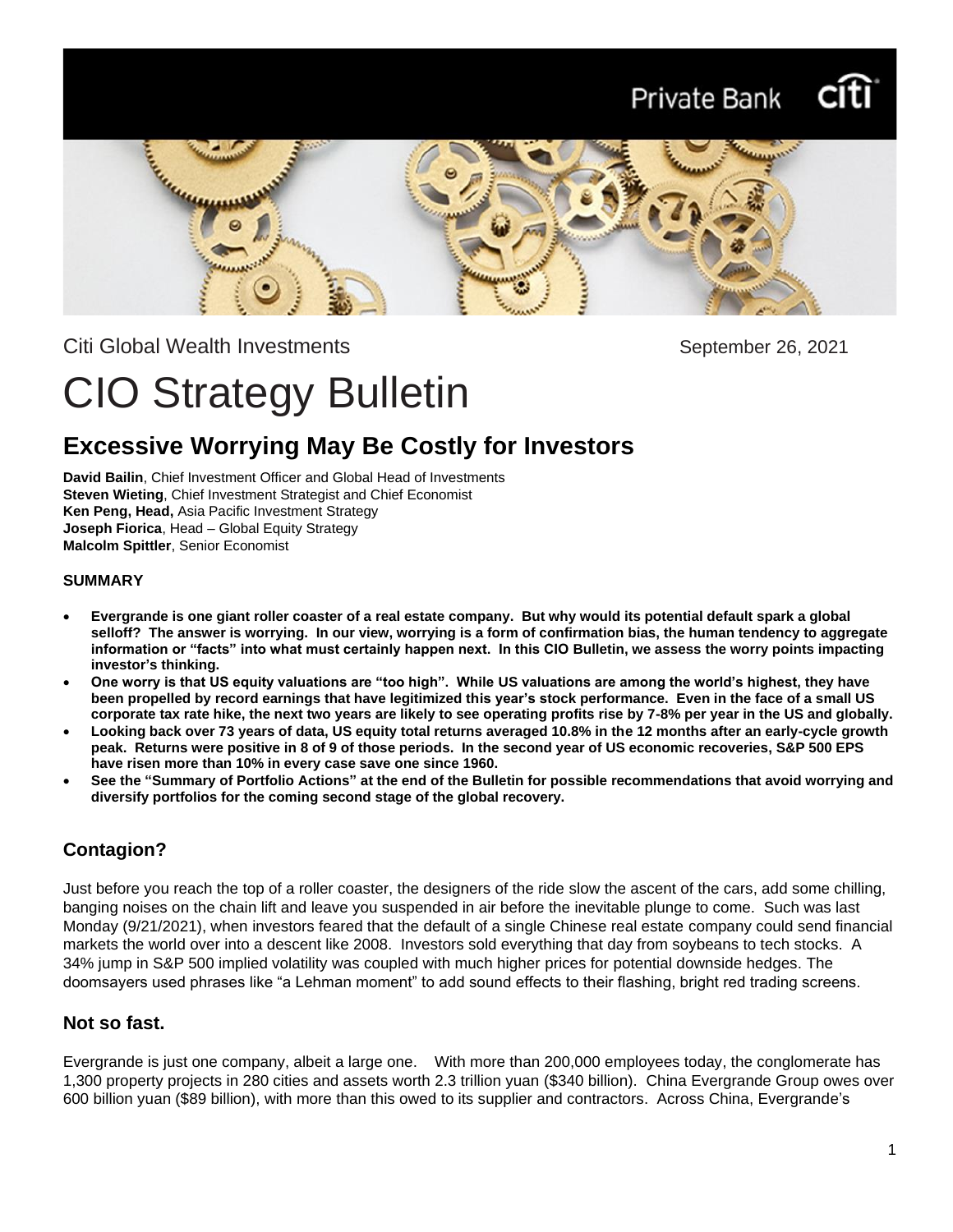activities support 3.8 million jobs in construction, electric vehicles, health clinics and even theme parks. In 2017, Evergrande's founder, Xu Jiayin, was China's richest entrepreneur.

#### **Riding the Wall of Worry**

Evergrande is one giant roller coaster of a real estate company. But why would its default spark such a global selloff? The answer is worrying. Perhaps you are experiencing this tickertape… Valuations are unsustainable. The pandemic will never end. The US Government will shut down. Inflation is unrelenting. Taxes in the US will crush stocks. The Fed will tighten too fast. That's quite a list. In fact, making such a list is a form of confirmation bias, the human tendency to aggregate information or "facts" into what must certainly happen next. So, let's take a closer look at this ride, known as the "Wall of Worry" and ask ourselves whether we are, in fact, ready to plunge into a Bear Stearns-style abyss.

## **Are Equities "Too High"?**

US equity valuations are among the world's highest, propelled by record earnings that have legitimized the rally (see CIO note [two weeks ago.](https://www.privatebank.citibank.com/ivc/docs/quadrant/CIOBulletin091221Final.pdf)) Corporate profits already reached a record high in the first half of 2021. Signs point to a peak in "cyclical momentum" in the US and wider world economy. We expect that EPS growth will slow substantially over the coming two years. Nonetheless, even in the face of a small US corporate tax rate hike (see [Fiscal Trifecta\)](https://www.privatebank.citibank.com/ivc/docs/quadrant/CIOBulletin09192021.pdf), the next two years are likely to see operating profits rise by 7-8% per year in the US and globally<sup>1</sup>.

History provides some interesting context for our views. Looking back over 73 years of data, US equity total returns averaged 10.8% in the 12 months after an early-cycle growth peak<sup>2</sup>. Returns were positive in 8 of 9 of those periods (see [Quadrant\)](https://www.privatebank.citibank.com/ivc/docs/quadrant/CPB_Quadrant_09242021.pdf). In the second year of US economic recoveries, S&P 500 EPS have risen more than 10% in every case save one since 1960.

#### **Never Ending Covid?**

COVID infections remain high in the US and world at large. In the Fed's comments this week, they noted that, "the sectors most adversely affected by the pandemic have improved in recent months, but the rise in COVID-19 cases has slowed their recovery." But the fact is that the pandemic is generating less and less restraint on overall economic growth as people and businesses adapt. Looking at the data, we see a sharp rise in infections in the US and slowing infections elsewhere. Even the face of COVID, it is clear that people are returning to normal activities levels as is evident in the retail and recreation data from Google. These activities show a 95% return to pre-pandemic levels. (see Figures 1 and 2.)



Source: Haver Analytics and FactSet as of September 23, 2021. Indices are unmanaged. An investor cannot invest directly in an index. They are shown for illustrative purposes only and do not represent the performance of any specific investment. Index returns do not include any expenses, fees or sales charges, which would lower performance. Past performance is no guarantee of future results. Real results may vary.

<sup>1</sup> All forecasts are expressions of opinion and are subject to change without notice and are not intended to be a guarantee of future events.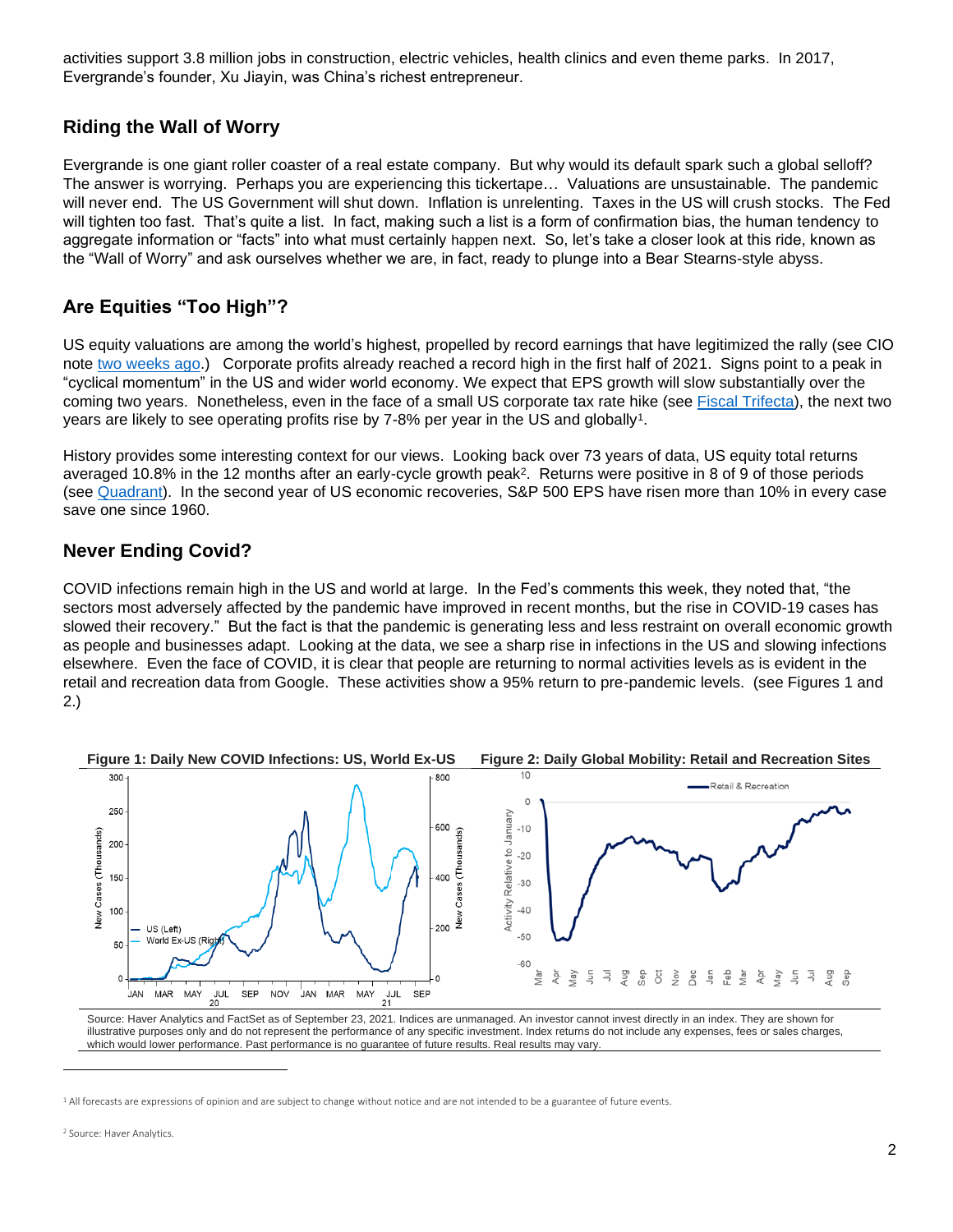Globally, 6.1 billion vaccine doses have been administered (Our World in Data, 9/23/2021), with 2.6 billion people fully vaccinated. Major developed nations have reach 60% vaccination levels and billions of COVID doses are still being shipped and administered. While it is certainly possible that a new variant resistant to the vaccine will emerge, the possibility diminishes as vaccination rates rise and other mitigation strategies, including frequent testing, are maintained.

#### **Taxes Will Kill the Economic Recovery?**

We expect that the passage of any legislation will result in manageable changes in taxation for US corporations. The rise in taxes may have less impact that the face value of 5.5% when allowing for tax offsets that the current proposals contain (see [Fiscal Trifecta\)](https://www.privatebank.citibank.com/ivc/docs/quadrant/CIOBulletin09192021.pdf). We also believe that it is more likely than not that the debt ceiling debate will not generate the market turmoil last seen in 2011. (Figures 3 and 4.)





Source: Haver Analytics and FactSet as of September 23, 2021. Indices are unmanaged. An investor cannot invest directly in an index. They are shown for illustrative purposes only and do not represent the performance of any specific investment. Index returns do not include any expenses, fees or sales charges, which would lower performance. Past performance is no guarantee of future results. Real results may vary. . All forecasts are expressions of opinion and are subject to change without notice and are not intended to be a guarantee of future events.

# **The Fed's Path is Too Aggressive?**

When Chairman Powell noted that tapering "may soon be warranted", he was simultaneously sending two messages. On the one hand, he was noting that the economy was nearing the point where the Fed will pare back its bond purchases reflecting data showing that the US and global economy continue to strengthen. These are steps to diminish easing, not raise rates. He was also deliberately avoiding making decisions while Washington, DC was embroiled in political and legislative hankering. Powell also said the Fed will not be pulled into rate hikes or abrupt action due to bottlenecks and supply shortages which are not of the Fed's making.

Powell continued to move the Fed's ball forward at a deliberately slow pace. The Fed will not ease at an unsustainably pace forever. It won't latch on to views that the price instability of the COVID period is the normal state of affairs in the future.

Markets had built up great apprehension over the Fed, fearing what other investors might do if the Fed Chairman stood his ground by merely acknowledging a slower pace of quantitative easing is in the works (tapering.) When he did this, investors shook off the fear and put money to work, with shares higher over the remainder of last week.

As we noted two weeks ago, the particular shares that perform strongest over the short term could wax and wane with perceptions that the Fed will tighten too slow or too fast (See note [two weeks ago.](https://www.privatebank.citibank.com/ivc/docs/quadrant/CIOBulletin091221Final.pdf)) In a more basic way, early cycle Fed tightening is not consistent with recession or plunging shares. During five years of rate hikes and quantitative tightening from 2014-2018, US S&P 500 returns were +11.0% annualized.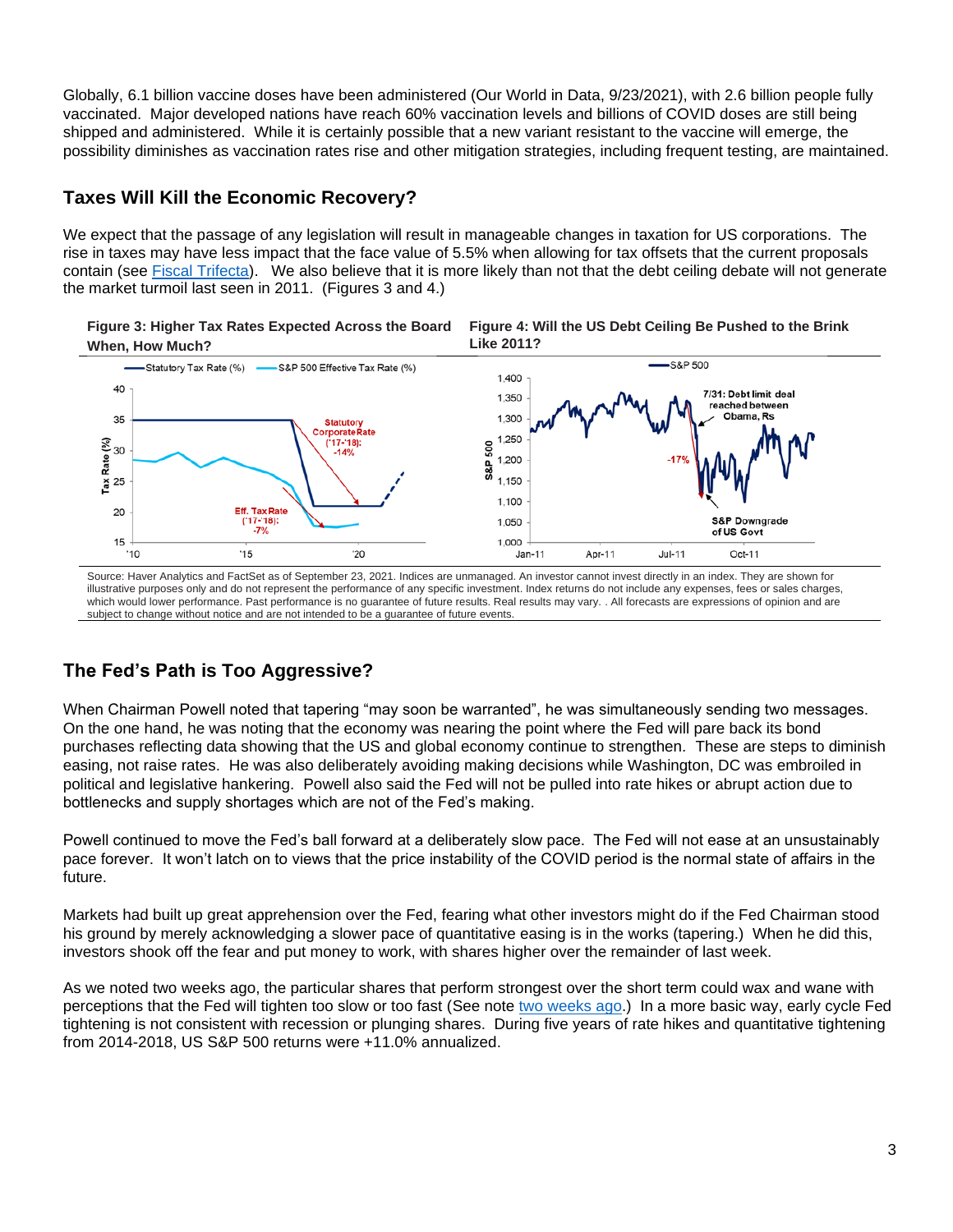#### **Evergrande or Something Worse?**

Viewed in isolation, the world's financial exposure to Evergrande – and even the entire Chinese property sector – would actually be an easily manageable shock. Global banks reporting to the Bank for International Settlements (BIS) have increased their risk-absorbing capital to \$6.5 trillion in recent years (see Figure 5 and note that BIS data exclude China). Central bank policies globally have already led to the largest de-risking of liabilities relative to bank capital in observable history in the years after 2008. And the Federal Reserve and ECB stress tests show low vulnerability to any Chinese shock consistent with this data.



**Figure 5: Global Bank Capital vs Debt Liabilities**

The bigger worry is an apparent willingness of Chinese authorities to sacrifice current growth to squeeze the real estate sector to a point where the cost and availability of capital impact the wider financial system across China. This is challenging our predominant view that the authorities prioritize financial stability and have the means to "ring fence" the spillover. More recently, other issuers in the property sector have seen their shares and bond prices hit severely. Banks and insurer shares have joined the ranks of those exposed to Macau gaming and technology that have suffered China policy-related hits earlier. We believe the market is telling regulators that unless something is done to stop the spillover, more issuers will face default risk.

Containing the fallout from Evergrande is no longer sufficient at this stage, in our view. China's economic growth faltered in August. Retail sales grew only 1% annualized over the past 24 months, partly due to Covid, partly to floods, but significantly due to credit tightening. The impacts of numerous regulatory changes, broad changes across the real estate industry and an absence of foreign investment and confidence may mean sub-6% growth for China in 4Q2021 and into 2022.

Given the growth impact on social stability and income generation for the middle class, Chinese authorities are not likely to tolerate a severe and lasting growth slowdown. A calendar year growth target of 6% for 2022 has been deemed the "minimum." Many forecasters have expected stronger results than this for China in 2022, but that now seems to be a central case. Achieving 6% growth in 2022 is forecasted to come with a stronger second half 2022. Various new sources of stimulus such as infrastructure spending can be ramped up in China, but this will be felt in full with a lag of several quarters.

## **A China Melt Down?**

Unwinding Evergrande likely won't pose systemic risk in China, much less the world. Chinese equity valuations have retreated in one sector after another, which has historically pointed to enhanced future returns. Nonetheless, the declines for many market leaders have followed deliberate Chinese policy actions. We see the outlook for Chinese macro and micro policy as somewhat less predictable than in the past 10 years. With this in mind, we'd prefer global

Source: Haver Analytics as of September 20, 2021. Gray shaded areas are periods of US recession.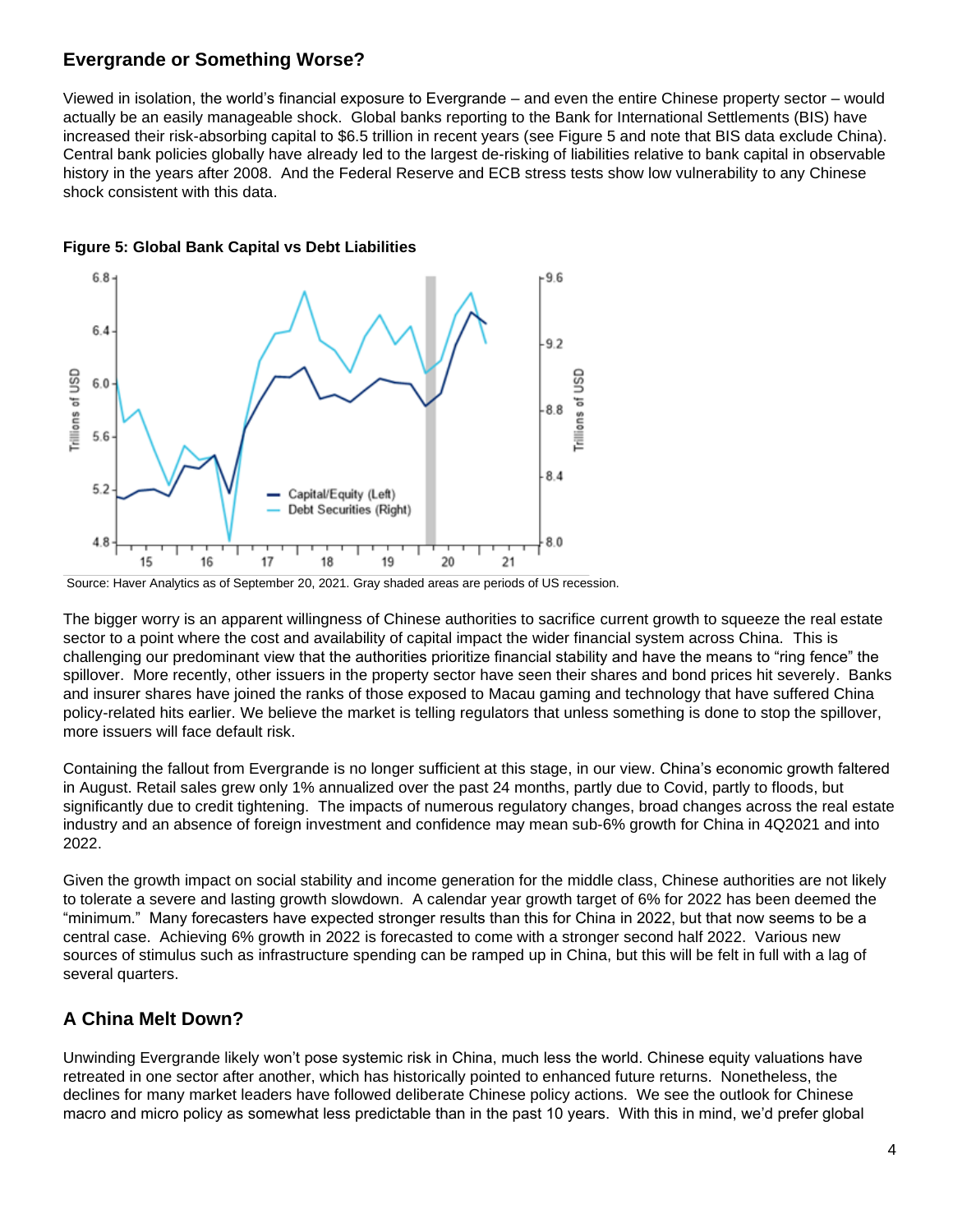diversification to concentrated over-weights in Chinese shares, even as macro policies will potentially restore economic growth within 2022.

#### **From Worry to Action!**

This week, our Global Investment Committee (GIC) met and maintained our allocations to less cyclical, higher quality assets. While we expect moderating financial market returns compared to the past year's pandemic recovery, we don't believe the world economy or equity markets are near a peak or turning point. Global bond yields averaging 1.3% across the risk spectrum remain uncompelling. We remain overweight equities by 8%, underweight fixed income and cash by an equal amount.

Our rationale for these actions is simple. High quality, secular and defensive growth equities have outperformed cyclicals in almost every case following a deceleration in early-cycle economic growth. With our return expectations moderating, we will try to generate potential equity outperformance with the help of robust dividends. We have shifted portfolios toward companies with the ability to potentially grow dividends and earnings.

We expect strong relative returns from US large caps and certain thematic holdings. For example, with slower – though historically still robust – growth expected, we doubled our overweight to the defensive healthcare sector earlier this year. At the same time, we lowered certain emerging market equity holdings, and exposure to sectors that we believe have limited return prospects apart from COVID-related recovery.

#### **Summary of Portfolio Actions**

- **1) Overweight the "high quality factor."** Firms that raise dividends most consistently lead their industry. They don't outperform in bubble periods or in the first year of recoveries. They provide the most consistent returns over the full cycle. As we emerge from COVID, quality will prevail over cyclicals.
- **2) Overweight healthcare.** The cheapest valuation of our "unstoppable trends" is also the least speculative. Periods of underperformance tend to be limited to early cycle "snap backs" in cyclical, indebted sectors
- **3) For higher frequency opportunistic trades, consider yield curve steepening allocations over the near-term.** We highlight financials as a near-term beneficiary of Fed tightening views.
- **4) For China allocations consider A-shares.** The A-share market has the natural advantage of being more insulated from foreign capital movements. Local benchmarks have higher weights in industries authorities favor and may see greater inflows Chinese savers reallocating from property.
- **5) Overweight credit and inflation-linked assets in fixed income.** With yields sub 2% before inflation, keep these allocations at the minimum necessary to dampen overall portfolio volatility to desired levels.
- 6) **Be a borrower via Alternative Investments. For qualified investors** with rates likely to stay lower for longer, exposure to funds and direct investments that benefit from lower borrowing costs is logical. Private equity, late-stage venture capital and real estate assets are beneficiaries and allow suitable investors to "borrow". Certain hedge funds are also potential beneficiaries of lower carrying costs.



**This email contains promotional materials. If you do not wish to receive any further promotional emails from Citi Private Bank, please emai[l donotspam@citi.com](mailto:donotspam@citi.com) with "UNSUBSCRIBE" in the subject line. Email is not a secure environment; therefore, do not use email to communicate any information that is confidential such as your account number or social security number.**

Announced in January 2021, Citi Global Wealth ("CGW") is comprised of the wealth management businesses of Citi Private Bank and Citi's Global Consumer Bank. Through these businesses, CGW delivers Citi's wealth solutions, products and services globally. The unified management and delivery of CGW's wealth strategy represents a further commitment by